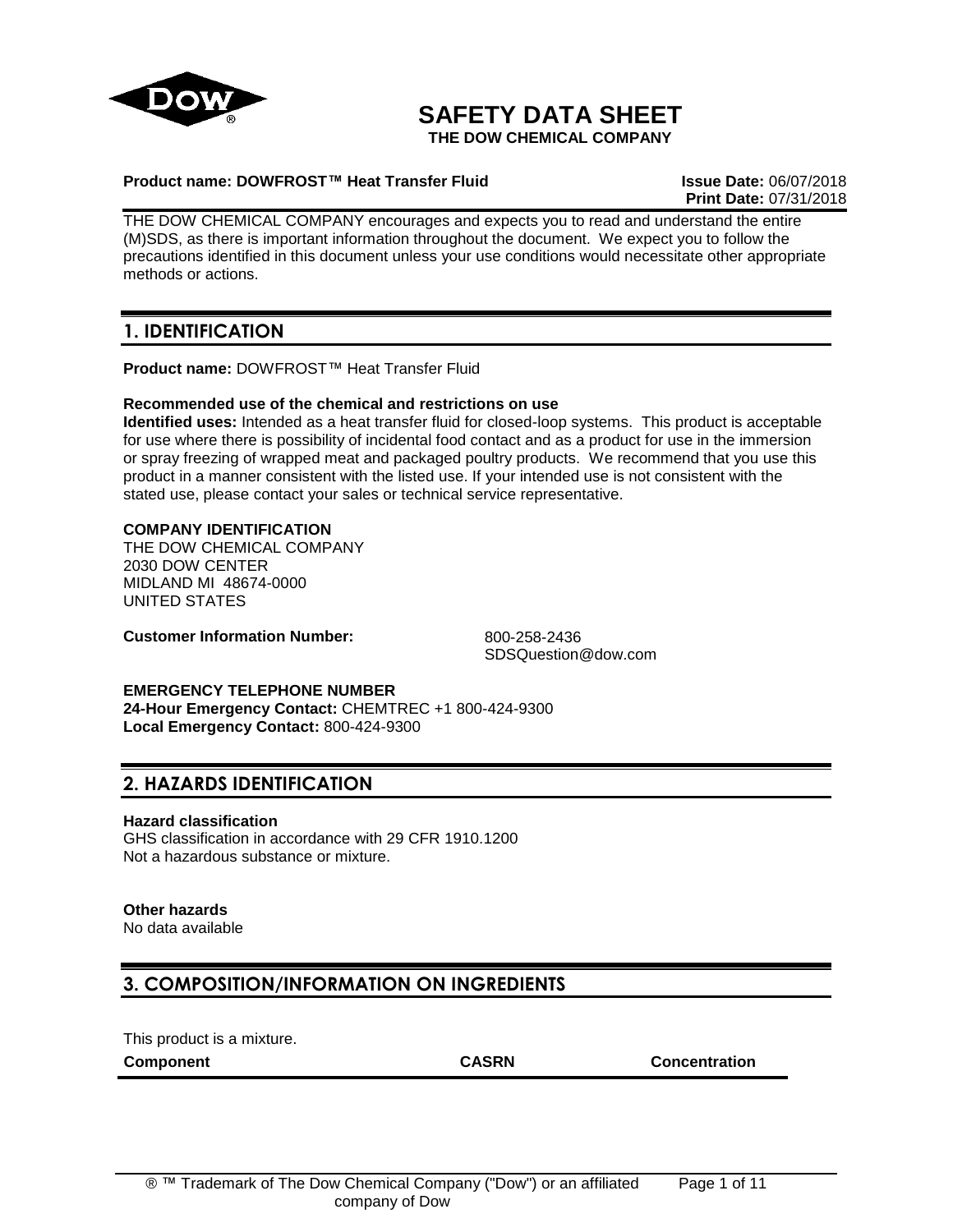| Propylene glycol              | $57 - 55 - 6$ | >95.0%    |
|-------------------------------|---------------|-----------|
| Inorganic corrosion inhibitor | not hazardous | $<$ 3.0 % |
| Water                         | 7732-18-5     | $<$ 3.0 % |

## **4. FIRST AID MEASURES**

### **Description of first aid measures**

**General advice:**

If potential for exposure exists refer to Section 8 for specific personal protective equipment.

**Inhalation:** Move person to fresh air; if effects occur, consult a physician.

**Skin contact:** Wash off with plenty of water.

**Eye contact:** Flush eyes thoroughly with water for several minutes. Remove contact lenses after the initial 1-2 minutes and continue flushing for several additional minutes. If effects occur, consult a physician, preferably an ophthalmologist.

**Ingestion:** No emergency medical treatment necessary.

### **Most important symptoms and effects, both acute and delayed:**

Aside from the information found under Description of first aid measures (above) and Indication of immediate medical attention and special treatment needed (below), any additional important symptoms and effects are described in Section 11: Toxicology Information.

### **Indication of any immediate medical attention and special treatment needed**

**Notes to physician:** No specific antidote. Treatment of exposure should be directed at the control of symptoms and the clinical condition of the patient.

## **5. FIREFIGHTING MEASURES**

**Suitable extinguishing media:** Water fog or fine spray. Dry chemical fire extinguishers. Carbon dioxide fire extinguishers. Foam. Alcohol resistant foams (ATC type) are preferred. General purpose synthetic foams (including AFFF) or protein foams may function, but will be less effective.

**Unsuitable extinguishing media:** Do not use direct water stream. May spread fire.

### **Special hazards arising from the substance or mixture**

**Hazardous combustion products:** During a fire, smoke may contain the original material in addition to combustion products of varying composition which may be toxic and/or irritating. Combustion products may include and are not limited to: Carbon monoxide. Carbon dioxide.

**Unusual Fire and Explosion Hazards:** Container may rupture from gas generation in a fire situation. Violent steam generation or eruption may occur upon application of direct water stream to hot liquids.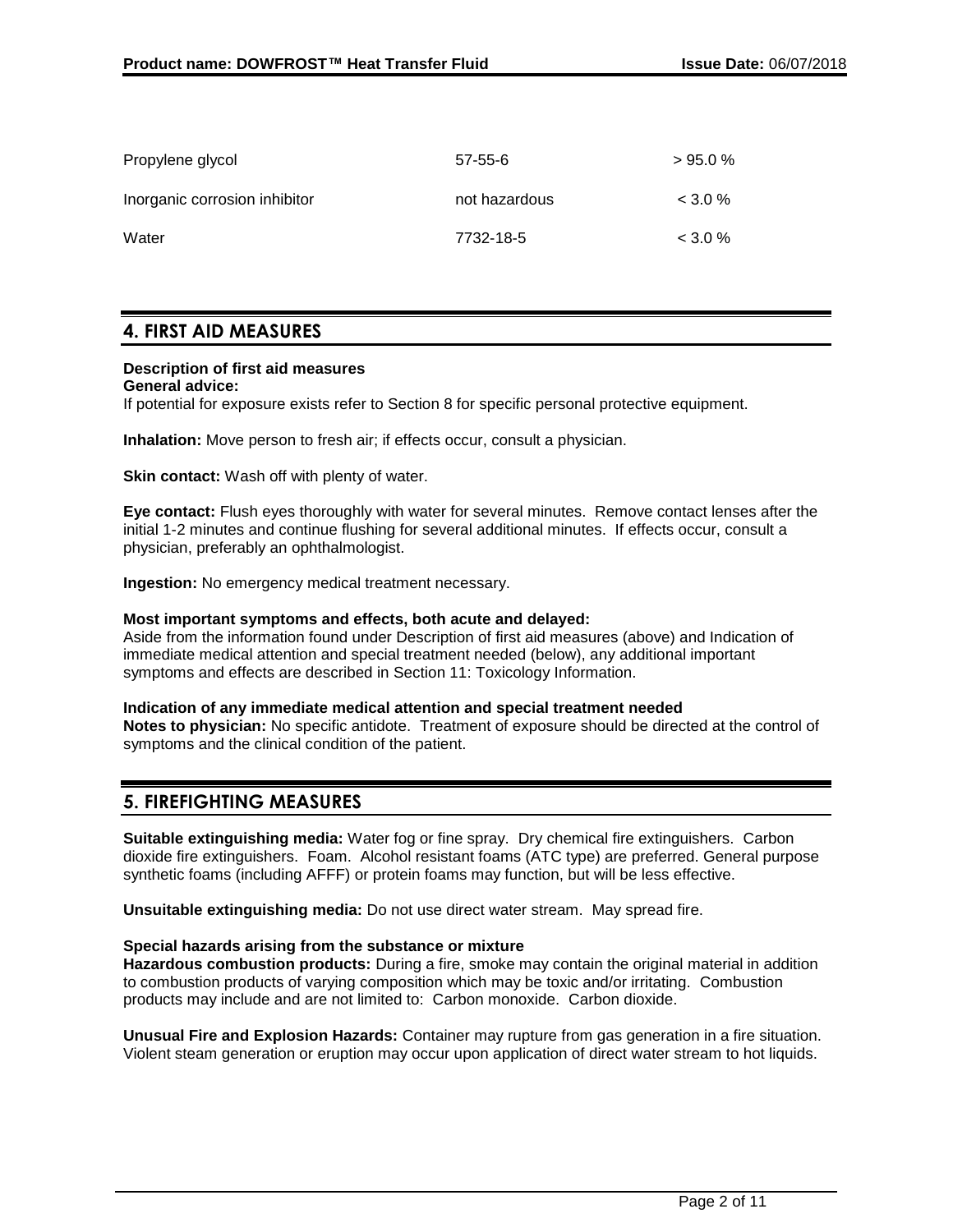### **Advice for firefighters**

**Fire Fighting Procedures:** Keep people away. Isolate fire and deny unnecessary entry. Use water spray to cool fire exposed containers and fire affected zone until fire is out and danger of reignition has passed. Fight fire from protected location or safe distance. Consider the use of unmanned hose holders or monitor nozzles. Immediately withdraw all personnel from the area in case of rising sound from venting safety device or discoloration of the container. Burning liquids may be extinguished by dilution with water. Do not use direct water stream. May spread fire. Move container from fire area if this is possible without hazard. Burning liquids may be moved by flushing with water to protect personnel and minimize property damage.

**Special protective equipment for firefighters:** Wear positive-pressure self-contained breathing apparatus (SCBA) and protective fire fighting clothing (includes fire fighting helmet, coat, trousers, boots, and gloves). If protective equipment is not available or not used, fight fire from a protected location or safe distance.

## **6. ACCIDENTAL RELEASE MEASURES**

**Personal precautions, protective equipment and emergency procedures:** Use appropriate safety equipment. For additional information, refer to Section 8, Exposure Controls and Personal Protection.

**Environmental precautions:** Prevent from entering into soil, ditches, sewers, waterways and/or groundwater. See Section 12, Ecological Information.

**Methods and materials for containment and cleaning up:** Small spills: Absorb with materials such as: Cat litter. Sawdust. Vermiculite. Zorb-all®. Collect in suitable and properly labeled containers. Large spills: Dike area to contain spill. Recover spilled material if possible. See Section 13, Disposal Considerations, for additional information.

## **7. HANDLING AND STORAGE**

**Precautions for safe handling:** No special precautions required. Keep container closed. See Section 8, EXPOSURE CONTROLS AND PERSONAL PROTECTION. Spills of these organic materials on hot fibrous insulations may lead to lowering of the autoignition temperatures possibly resulting in spontaneous combustion.

**Conditions for safe storage:** Do not store in: Galvanized steel. Opened or unlabeled containers. Store in original unopened container. See Section 10 for more specific information. Additional storage and handling information on this product may be obtained by calling your sales or customer service contact.

## **Storage stability**

**Shelf life: Use within** 60 Month

## **8. EXPOSURE CONTROLS/PERSONAL PROTECTION**

### **Control parameters**

If exposure limits exist, they are listed below. If no exposure limits are displayed, then no values are applicable.

| <b>Component</b> | Reaulation | Type of listing | <b>Value/Notation</b> |
|------------------|------------|-----------------|-----------------------|
| Propylene glycol | US WEEL    | ™A              | 10 mg/m3              |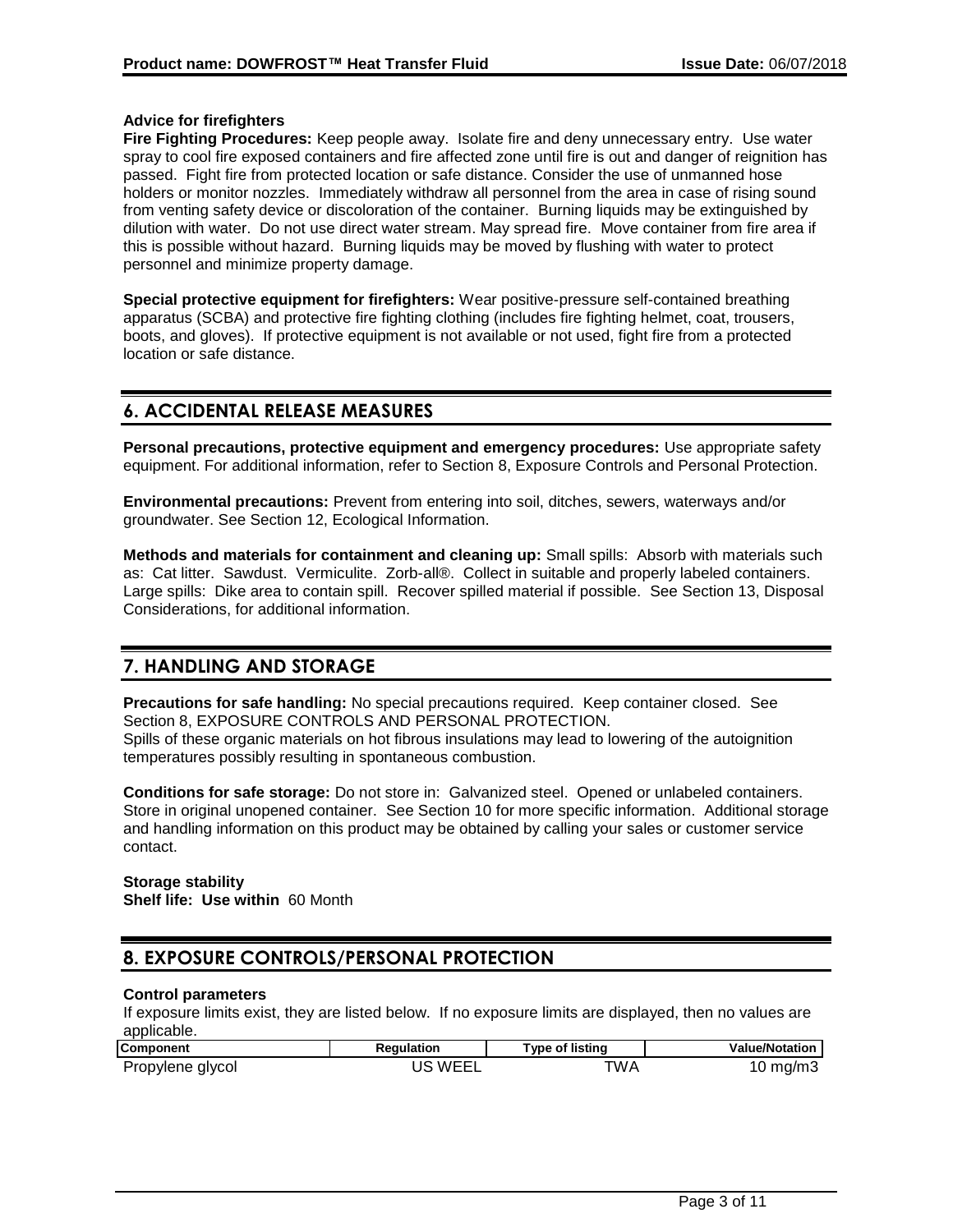### **Exposure controls**

**Engineering controls:** Use local exhaust ventilation, or other engineering controls to maintain airborne levels below exposure limit requirements or guidelines. If there are no applicable exposure limit requirements or guidelines, general ventilation should be sufficient for most operations. Local exhaust ventilation may be necessary for some operations.

### **Individual protection measures**

**Eye/face protection:** Use safety glasses (with side shields). **Skin protection**

> **Hand protection:** Use gloves chemically resistant to this material when prolonged or frequently repeated contact could occur. Examples of preferred glove barrier materials include: Butyl rubber. Natural rubber ("latex"). Neoprene. Nitrile/butadiene rubber ("nitrile" or "NBR"). Polyethylene. Ethyl vinyl alcohol laminate ("EVAL"). Polyvinyl chloride ("PVC" or "vinyl"). Avoid gloves made of: Polyvinyl alcohol ("PVA"). NOTICE: The selection of a specific glove for a particular application and duration of use in a workplace should also take into account all relevant workplace factors such as, but not limited to: Other chemicals which may be handled, physical requirements (cut/puncture protection, dexterity, thermal protection), potential body reactions to glove materials, as well as the instructions/specifications provided by the glove supplier.

**Other protection:** Wear clean, body-covering clothing.

**Respiratory protection:** Respiratory protection should be worn when there is a potential to exceed the exposure limit requirements or guidelines. If there are no applicable exposure limit requirements or guidelines, wear respiratory protection when adverse effects, such as respiratory irritation or discomfort have been experienced, or where indicated by your risk assessment process. In misty atmospheres, use an approved particulate respirator. The following should be effective types of air-purifying respirators: Organic vapor cartridge with a particulate pre-filter.

## **9. PHYSICAL AND CHEMICAL PROPERTIES**

#### **Appearance**

| <b>Physical state</b>                            | Liquid.                                                                                                                                                      |
|--------------------------------------------------|--------------------------------------------------------------------------------------------------------------------------------------------------------------|
| Color                                            | <b>Colorless</b>                                                                                                                                             |
| Odor                                             | Characteristic                                                                                                                                               |
| <b>Odor Threshold</b>                            | No test data available                                                                                                                                       |
| рH                                               | 10.0 50% Literature                                                                                                                                          |
| <b>Melting point/range</b>                       | Not applicable to liquids                                                                                                                                    |
| <b>Freezing point</b>                            | supercools                                                                                                                                                   |
| Boiling point (760 mmHg)                         | 152 °C (306 °F) Literature                                                                                                                                   |
| <b>Flash point</b>                               | closed cup 104 °C (219 °F) Pensky-Martens Closed Cup<br>ASTM D 93 (based on major component), Propylene glycol.<br>open cup Cleveland Open Cup ASTM D92 None |
| <b>Evaporation Rate (Butyl Acetate)</b><br>$= 1$ | <0.5 Estimated.                                                                                                                                              |
| Flammability (solid, gas)                        | Not applicable to liquids                                                                                                                                    |
| <b>Lower explosion limit</b>                     | 2.6 % vol Literature Propylene glycol.                                                                                                                       |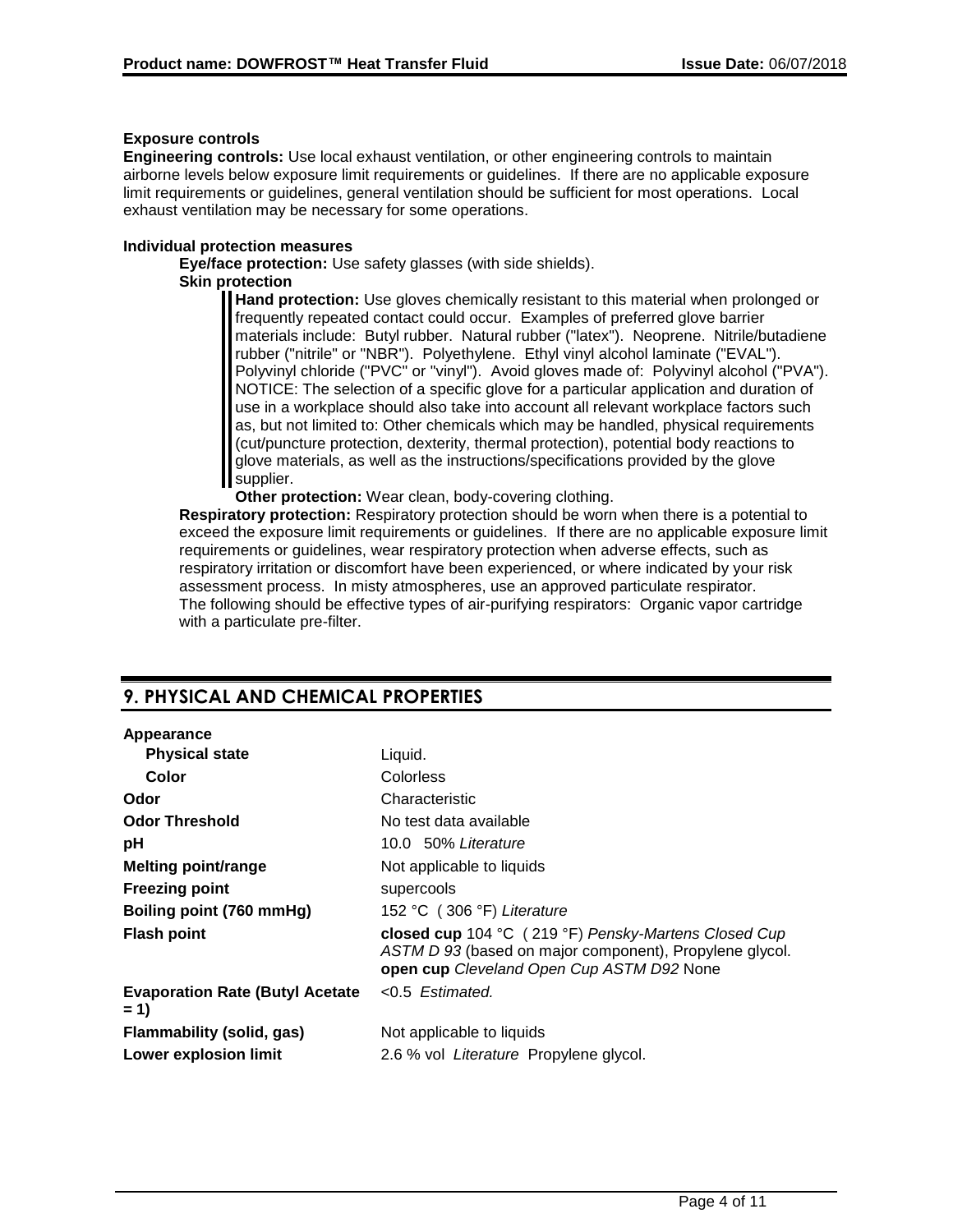| <b>Upper explosion limit</b>                      | 12.5 % vol Literature Propylene glycol.      |
|---------------------------------------------------|----------------------------------------------|
| <b>Vapor Pressure</b>                             | 2.2 mmHg Literature                          |
| <b>Relative Vapor Density (air = 1)</b>           | >1.0 Literature                              |
| Relative Density (water $= 1$ )                   | 1.05 at 20 °C (68 °F) / 20 °C Literature     |
| <b>Water solubility</b>                           | 100 % Literature                             |
| <b>Partition coefficient: n-</b><br>octanol/water | No data available                            |
| <b>Auto-ignition temperature</b>                  | 371 °C (700 °F) Literature Propylene glycol. |
| <b>Decomposition temperature</b>                  | No test data available                       |
| <b>Kinematic Viscosity</b>                        | 43.4 cSt at 20 °C (68 °F) Literature         |
| <b>Explosive properties</b>                       | No data available                            |
| <b>Oxidizing properties</b>                       | No data available                            |
| <b>Molecular weight</b>                           | 76.9 g/mol Literature                        |

NOTE: The physical data presented above are typical values and should not be construed as a specification.

## **10. STABILITY AND REACTIVITY**

### **Reactivity:** No data available

**Chemical stability:** Stable under recommended storage conditions. See Storage, Section 7. Hygroscopic

**Possibility of hazardous reactions:** Polymerization will not occur.

**Conditions to avoid:** Exposure to elevated temperatures can cause product to decompose. Generation of gas during decomposition can cause pressure in closed systems. Avoid direct sunlight or ultraviolet sources.

**Incompatible materials:** Avoid contact with: Strong acids. Strong bases. Strong oxidizers.

**Hazardous decomposition products:** Decomposition products depend upon temperature, air supply and the presence of other materials. Decomposition products can include and are not limited to: Aldehydes. Alcohols. Ethers. Organic acids.

## **11. TOXICOLOGICAL INFORMATION**

*Toxicological information appears in this section when such data is available.*

## **Acute toxicity**

### **Acute oral toxicity**

Very low toxicity if swallowed. Harmful effects not anticipated from swallowing small amounts.

For the major component(s): Propylene glycol. LD50, Rat, > 20,000 mg/kg

## **Acute dermal toxicity**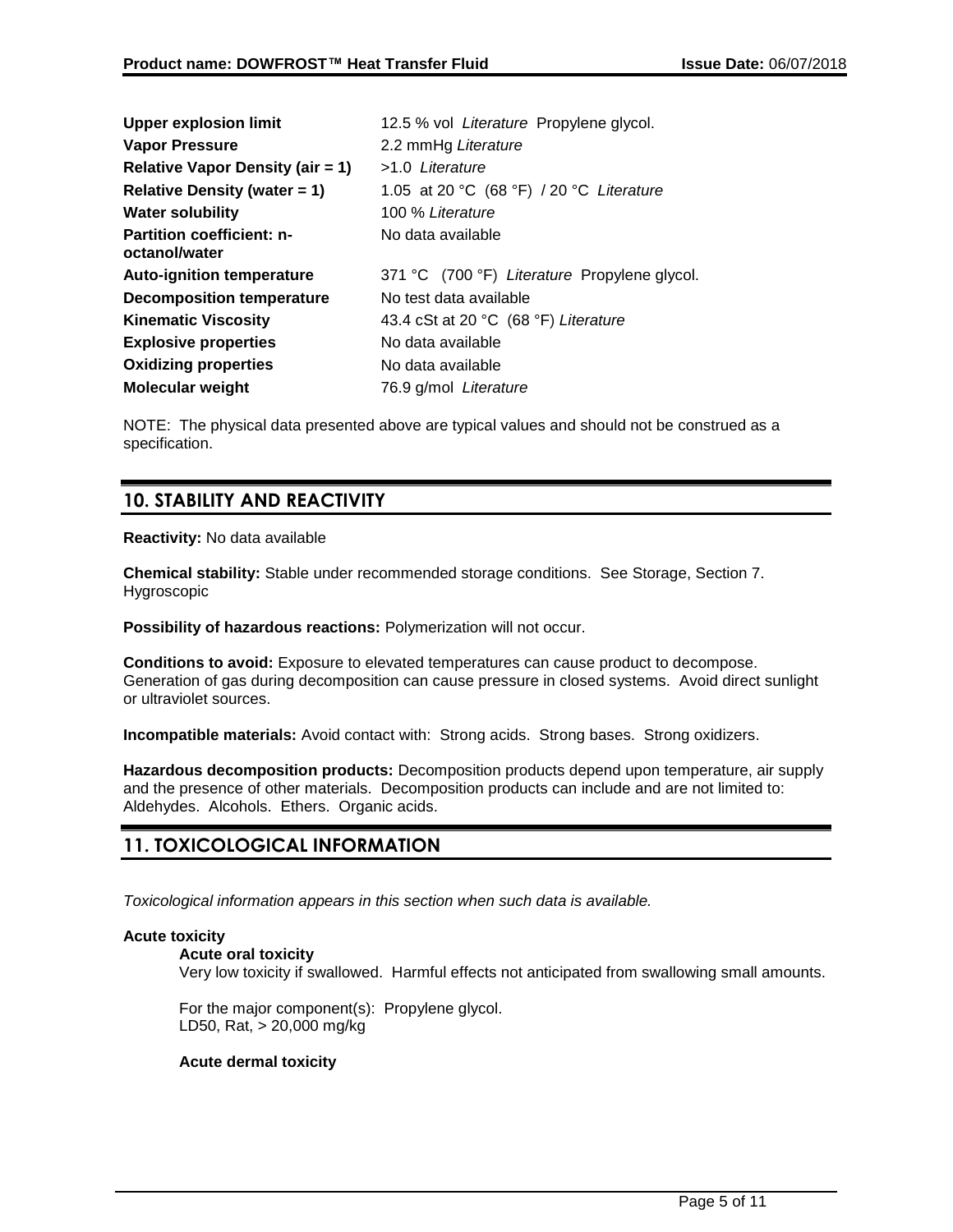Prolonged skin contact is unlikely to result in absorption of harmful amounts.

For the major component(s): Propylene glycol. LD50, Rabbit, > 20,000 mg/kg

### **Acute inhalation toxicity**

At room temperature, exposure to vapor is minimal due to low volatility. Mist may cause irritation of upper respiratory tract (nose and throat).

For the major component(s):

LC50, Rat, 4 Hour, vapour, 6.15 mg/l No deaths occurred following exposure to a saturated atmosphere.

### **Skin corrosion/irritation**

Prolonged contact is essentially nonirritating to skin. Repeated contact may cause flaking and softening of skin.

### **Serious eye damage/eye irritation**

May cause slight temporary eye irritation. Corneal injury is unlikely.

### **Sensitization**

For the major component(s): Did not cause allergic skin reactions when tested in humans.

For respiratory sensitization: No relevant data found.

### **Specific Target Organ Systemic Toxicity (Single Exposure)**

Evaluation of available data suggests that this material is not an STOT-SE toxicant.

### **Specific Target Organ Systemic Toxicity (Repeated Exposure)**

In rare cases, repeated excessive exposure to propylene glycol may cause central nervous system effects.

### **Carcinogenicity**

Similar formulations did not cause cancer in laboratory animals.

### **Teratogenicity**

For the major component(s): Did not cause birth defects or any other fetal effects in laboratory animals.

### **Reproductive toxicity**

For the major component(s): In animal studies, did not interfere with reproduction. In animal studies, did not interfere with fertility.

### **Mutagenicity**

In vitro genetic toxicity studies were negative. For the major component(s): Animal genetic toxicity studies were negative.

### **Aspiration Hazard**

Based on physical properties, not likely to be an aspiration hazard.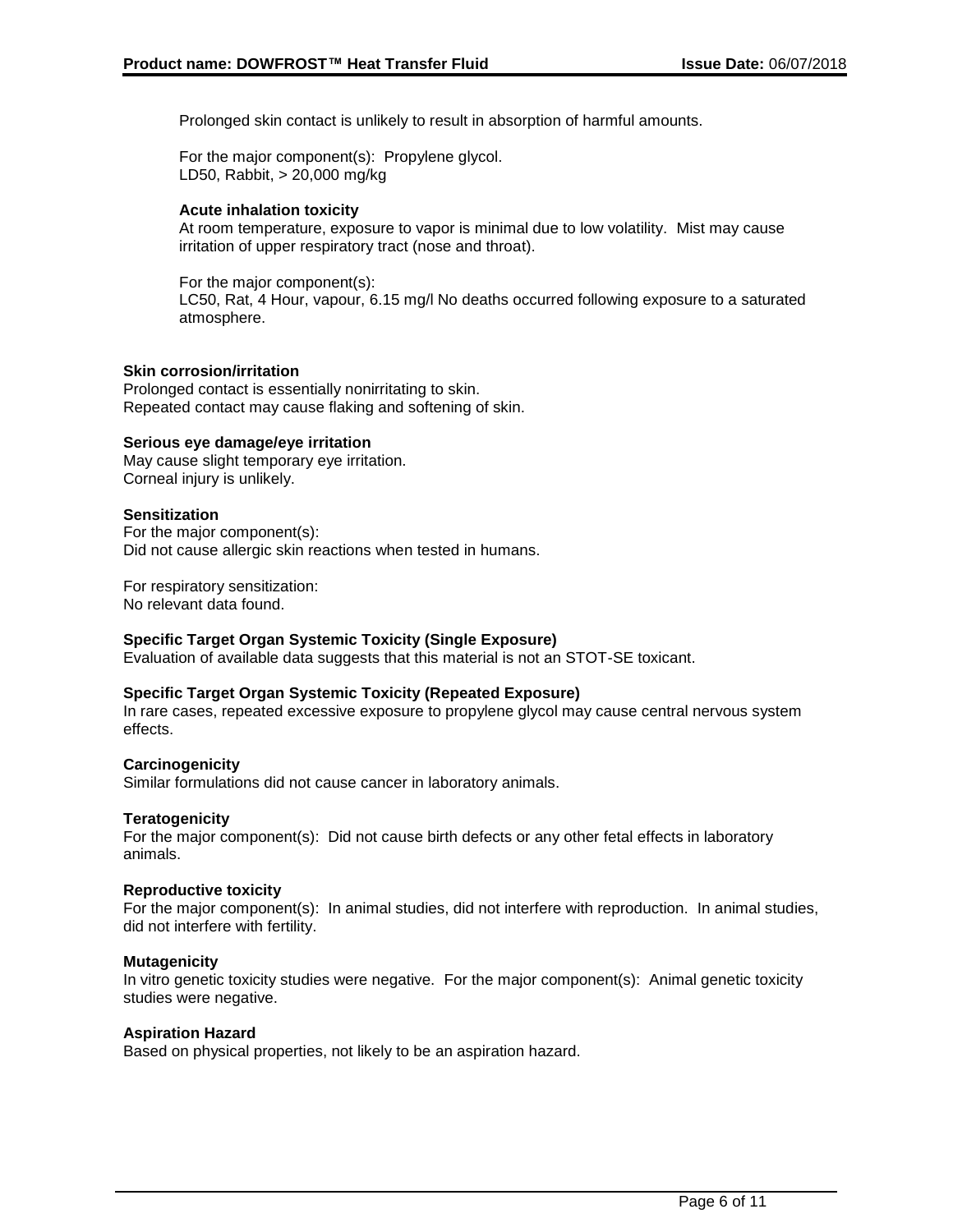## **12. ECOLOGICAL INFORMATION**

*Ecotoxicological information appears in this section when such data is available.*

#### **Toxicity**

### **Propylene glycol**

#### **Acute toxicity to fish**

Material is practically non-toxic to aquatic organisms on an acute basis (LC50/EC50/EL50/LL50 >100 mg/L in the most sensitive species tested). LC50, Oncorhynchus mykiss (rainbow trout), static test, 96 Hour, 40,613 mg/l, OECD Test Guideline 203

#### **Acute toxicity to aquatic invertebrates**

LC50, Ceriodaphnia dubia (water flea), static test, 48 Hour, 18,340 mg/l, OECD Test Guideline 202

### **Acute toxicity to algae/aquatic plants**

ErC50, Pseudokirchneriella subcapitata (green algae), 96 Hour, Growth rate inhibition, 19,000 mg/l, OECD Test Guideline 201

#### **Toxicity to bacteria**

NOEC, Pseudomonas putida, 18 Hour, > 20,000 mg/l

#### **Chronic toxicity to aquatic invertebrates**

NOEC, Ceriodaphnia dubia (water flea), semi-static test, 7 d, number of offspring, 13,020 mg/l

#### **Inorganic corrosion inhibitor**

### **Acute toxicity to fish**

Material is practically non-toxic to aquatic organisms on an acute basis (LC50/EC50/EL50/LL50 >100 mg/L in the most sensitive species tested). LC50, Leuciscus idus (Golden orfe), static test, 48 Hour, > 900 mg/l, Method Not Specified.

#### **Persistence and degradability**

#### **Propylene glycol**

**Biodegradability:** Material is readily biodegradable. Passes OECD test(s) for ready biodegradability. Biodegradation may occur under anaerobic conditions (in the absence of oxygen).

10-day Window: Pass **Biodegradation:** 81 % **Exposure time:** 28 d **Method:** OECD Test Guideline 301F or Equivalent 10-day Window: Not applicable **Biodegradation:** 96 % **Exposure time:** 64 d **Method:** OECD Test Guideline 306 or Equivalent

**Theoretical Oxygen Demand:** 1.68 mg/mg

**Chemical Oxygen Demand:** 1.53 mg/mg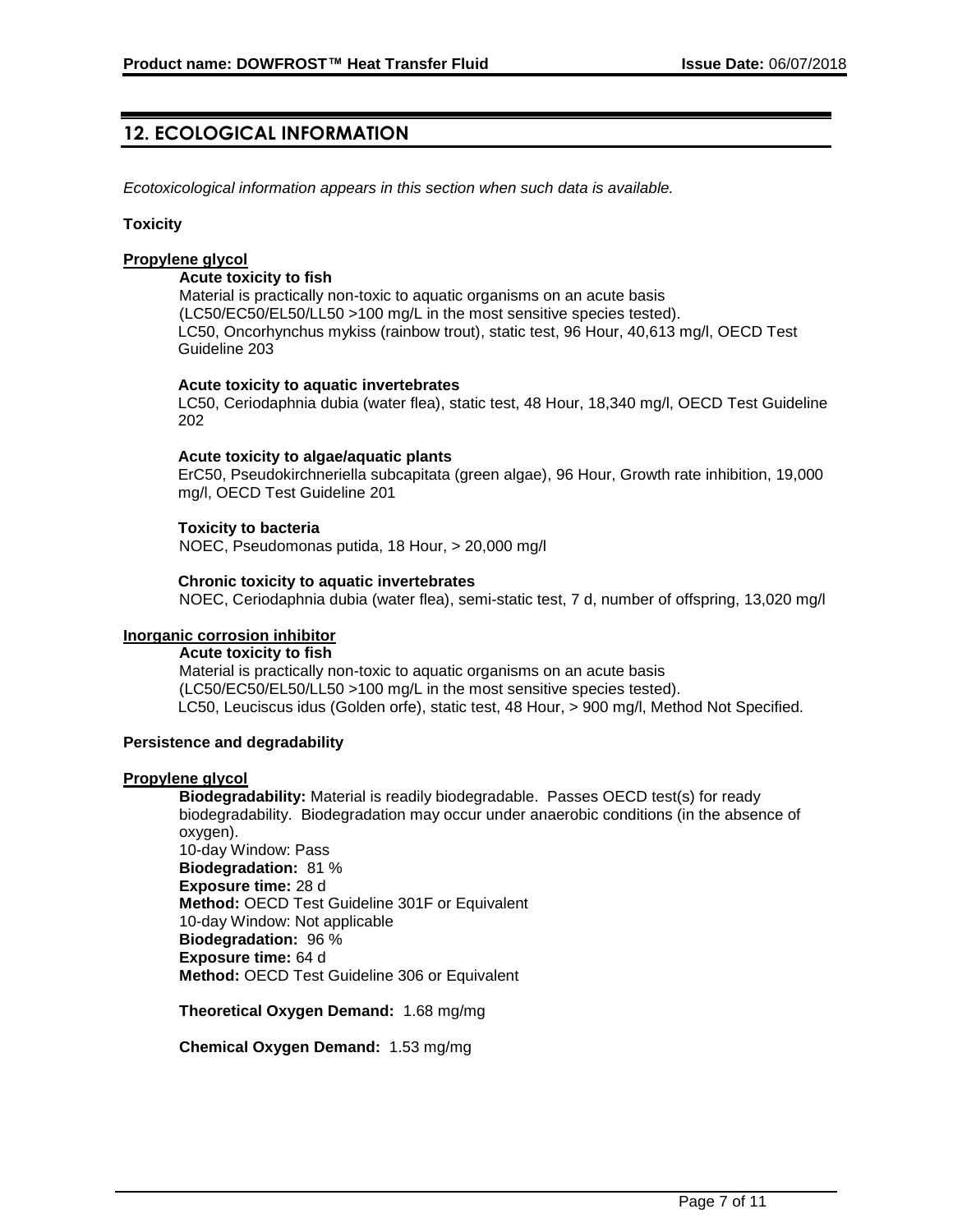### **Biological oxygen demand (BOD)**

| <b>Incubation</b><br>Time | <b>BOD</b> |
|---------------------------|------------|
| 5 d                       | 69.000 %   |
| 10 d                      | 70.000 %   |
| 20d                       | 86.000 %   |

### **Photodegradation**

**Atmospheric half-life:** 10 Hour **Method:** Estimated.

#### **Inorganic corrosion inhibitor**

**Biodegradability:** Biodegradation is not applicable.

#### **Bioaccumulative potential**

#### **Propylene glycol**

**Bioaccumulation:** Bioconcentration potential is low (BCF < 100 or Log Pow < 3). **Partition coefficient: n-octanol/water(log Pow):** -1.07 Measured **Bioconcentration factor (BCF):** 0.09 Estimated.

#### **Inorganic corrosion inhibitor**

**Bioaccumulation:** No bioconcentration is expected because of the relatively high water solubility.

#### **Mobility in soil**

### **Propylene glycol**

Given its very low Henry's constant, volatilization from natural bodies of water or moist soil is not expected to be an important fate process. Potential for mobility in soil is very high (Koc between 0 and 50). **Partition coefficient (Koc):** < 1 Estimated.

#### **Inorganic corrosion inhibitor**

No relevant data found.

## **13. DISPOSAL CONSIDERATIONS**

**Disposal methods:** DO NOT DUMP INTO ANY SEWERS, ON THE GROUND, OR INTO ANY BODY OF WATER. All disposal practices must be in compliance with all Federal, State/Provincial and local laws and regulations. Regulations may vary in different locations. Waste characterizations and compliance with applicable laws are the responsibility solely of the waste generator. AS YOUR SUPPLIER, WE HAVE NO CONTROL OVER THE MANAGEMENT PRACTICES OR MANUFACTURING PROCESSES OF PARTIES HANDLING OR USING THIS MATERIAL. THE INFORMATION PRESENTED HERE PERTAINS ONLY TO THE PRODUCT AS SHIPPED IN ITS INTENDED CONDITION AS DESCRIBED IN MSDS SECTION: Composition Information. FOR UNUSED & UNCONTAMINATED PRODUCT, the preferred options include sending to a licensed, permitted: Recycler. Reclaimer. Incinerator or other thermal destruction device.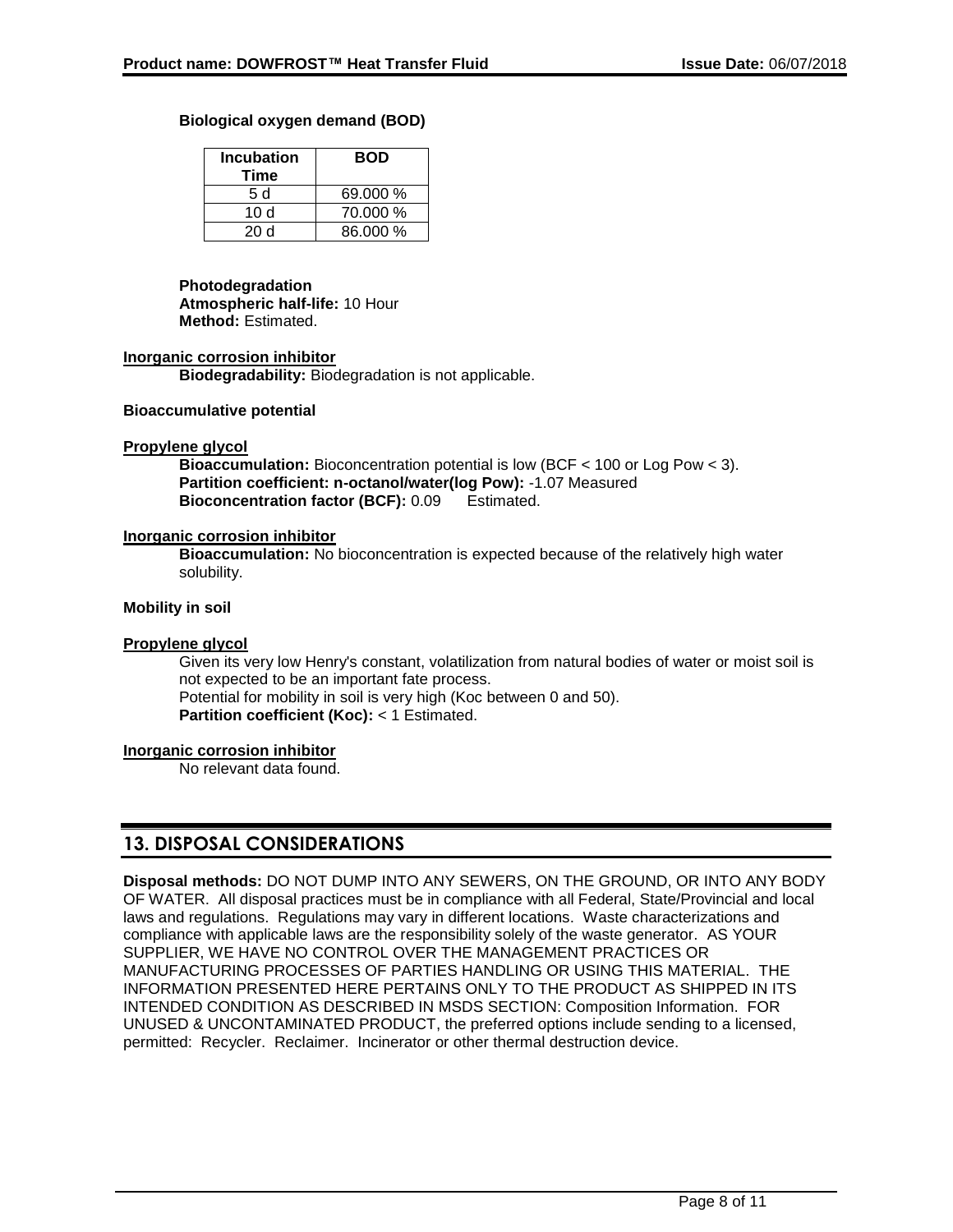## **14. TRANSPORT INFORMATION**

**Transport in bulk** 

**IBC or IGC Code**

### **DOT**

Not regulated for transport

### **Classification for SEA transport (IMO-IMDG):**

Not regulated for transport **according to Annex I or II of MARPOL 73/78 and the**  Consult IMO regulations before transporting ocean bulk

**Classification for AIR transport (IATA/ICAO):**

Not regulated for transport

This information is not intended to convey all specific regulatory or operational requirements/information relating to this product. Transportation classifications may vary by container volume and may be influenced by regional or country variations in regulations. Additional transportation system information can be obtained through an authorized sales or customer service representative. It is the responsibility of the transporting organization to follow all applicable laws, regulations and rules relating to the transportation of the material.

## **15. REGULATORY INFORMATION**

**Superfund Amendments and Reauthorization Act of 1986 Title III (Emergency Planning and Community Right-to-Know Act of 1986) Sections 311 and 312** No SARA Hazards

### **Superfund Amendments and Reauthorization Act of 1986 Title III (Emergency Planning and Community Right-to-Know Act of 1986) Section 313**

This material does not contain any chemical components with known CAS numbers that exceed the threshold (De Minimis) reporting levels established by SARA Title III, Section 313.

# **Pennsylvania Worker and Community Right-To-Know Act:** The following chemicals are listed because of the additional requirements of Pennsylvania law: **Components CASRN**

| Components       | <b>GASKN</b> |
|------------------|--------------|
| Propylene glycol | 57-55-6      |

### **California Prop. 65**

This product does not contain any chemicals known to State of California to cause cancer, birth defects, or any other reproductive harm.

## **United States TSCA Inventory (TSCA)**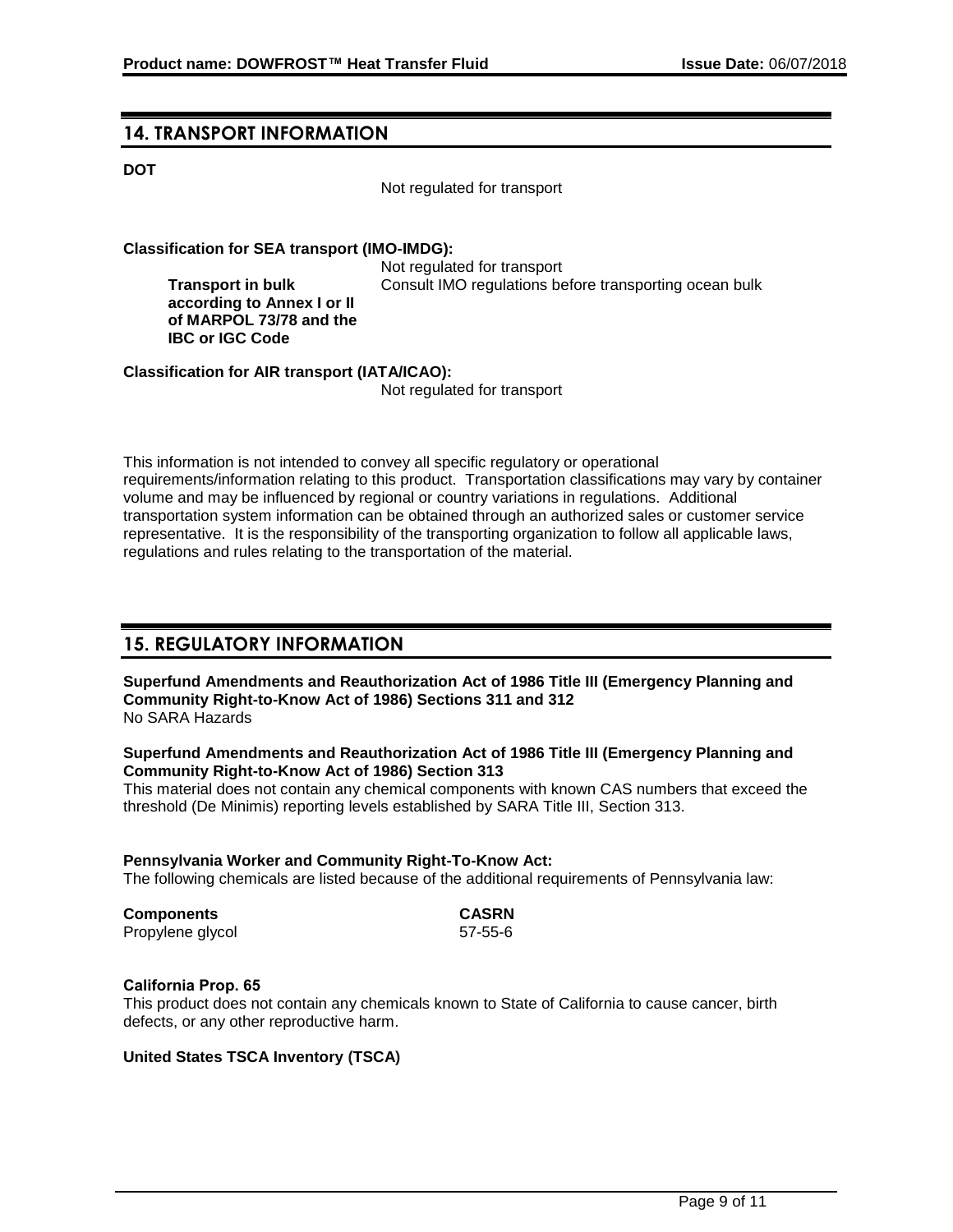All components of this product are in compliance with the inventory listing requirements of the U.S. Toxic Substances Control Act (TSCA) Chemical Substance Inventory.

## **16. OTHER INFORMATION**

## **Hazard Rating System**

**NFPA**

| Health | <b>Flammability</b> | <b>Instability</b> |
|--------|---------------------|--------------------|
|        |                     |                    |

### **Revision**

Identification Number: 38709 / A001 / Issue Date: 06/07/2018 / Version: 8.0 Most recent revision(s) are noted by the bold, double bars in left-hand margin throughout this document.

### **Legend**

| --------       |                                                     |
|----------------|-----------------------------------------------------|
| <b>TWA</b>     | 8-hr TWA                                            |
| <b>US WEEL</b> | USA. Workplace Environmental Exposure Levels (WEEL) |

### **Full text of other abbreviations**

AICS - Australian Inventory of Chemical Substances; ASTM - American Society for the Testing of Materials; bw - Body weight; CERCLA - Comprehensive Environmental Response, Compensation, and Liability Act; CMR - Carcinogen, Mutagen or Reproductive Toxicant; DIN - Standard of the German Institute for Standardisation; DOT - Department of Transportation; DSL - Domestic Substances List (Canada); ECx - Concentration associated with x% response; EHS - Extremely Hazardous Substance; ELx - Loading rate associated with x% response; EmS - Emergency Schedule; ENCS - Existing and New Chemical Substances (Japan); ErCx - Concentration associated with x% growth rate response; ERG - Emergency Response Guide; GHS - Globally Harmonized System; GLP - Good Laboratory Practice; HMIS - Hazardous Materials Identification System; IARC - International Agency for Research on Cancer; IATA - International Air Transport Association; IBC - International Code for the Construction and Equipment of Ships carrying Dangerous Chemicals in Bulk; IC50 - Half maximal inhibitory concentration; ICAO - International Civil Aviation Organization; IECSC - Inventory of Existing Chemical Substances in China; IMDG - International Maritime Dangerous Goods; IMO - International Maritime Organization; ISHL - Industrial Safety and Health Law (Japan); ISO - International Organisation for Standardization; KECI - Korea Existing Chemicals Inventory; LC50 - Lethal Concentration to 50 % of a test population; LD50 - Lethal Dose to 50% of a test population (Median Lethal Dose); MARPOL - International Convention for the Prevention of Pollution from Ships; MSHA - Mine Safety and Health Administration; n.o.s. - Not Otherwise Specified; NFPA - National Fire Protection Association; NO(A)EC - No Observed (Adverse) Effect Concentration; NO(A)EL - No Observed (Adverse) Effect Level; NOELR - No Observable Effect Loading Rate; NTP - National Toxicology Program; NZIoC - New Zealand Inventory of Chemicals; OECD - Organization for Economic Co-operation and Development; OPPTS - Office of Chemical Safety and Pollution Prevention; PBT - Persistent, Bioaccumulative and Toxic substance; PICCS - Philippines Inventory of Chemicals and Chemical Substances; (Q)SAR - (Quantitative) Structure Activity Relationship; RCRA - Resource Conservation and Recovery Act; REACH - Regulation (EC) No 1907/2006 of the European Parliament and of the Council concerning the Registration, Evaluation, Authorisation and Restriction of Chemicals; RQ - Reportable Quantity; SADT - Self-Accelerating Decomposition Temperature; SARA - Superfund Amendments and Reauthorization Act; SDS - Safety Data Sheet; TCSI - Taiwan Chemical Substance Inventory; TSCA - Toxic Substances Control Act (United States); UN - United Nations; UNRTDG - United Nations Recommendations on the Transport of Dangerous Goods; vPvB - Very Persistent and Very Bioaccumulative